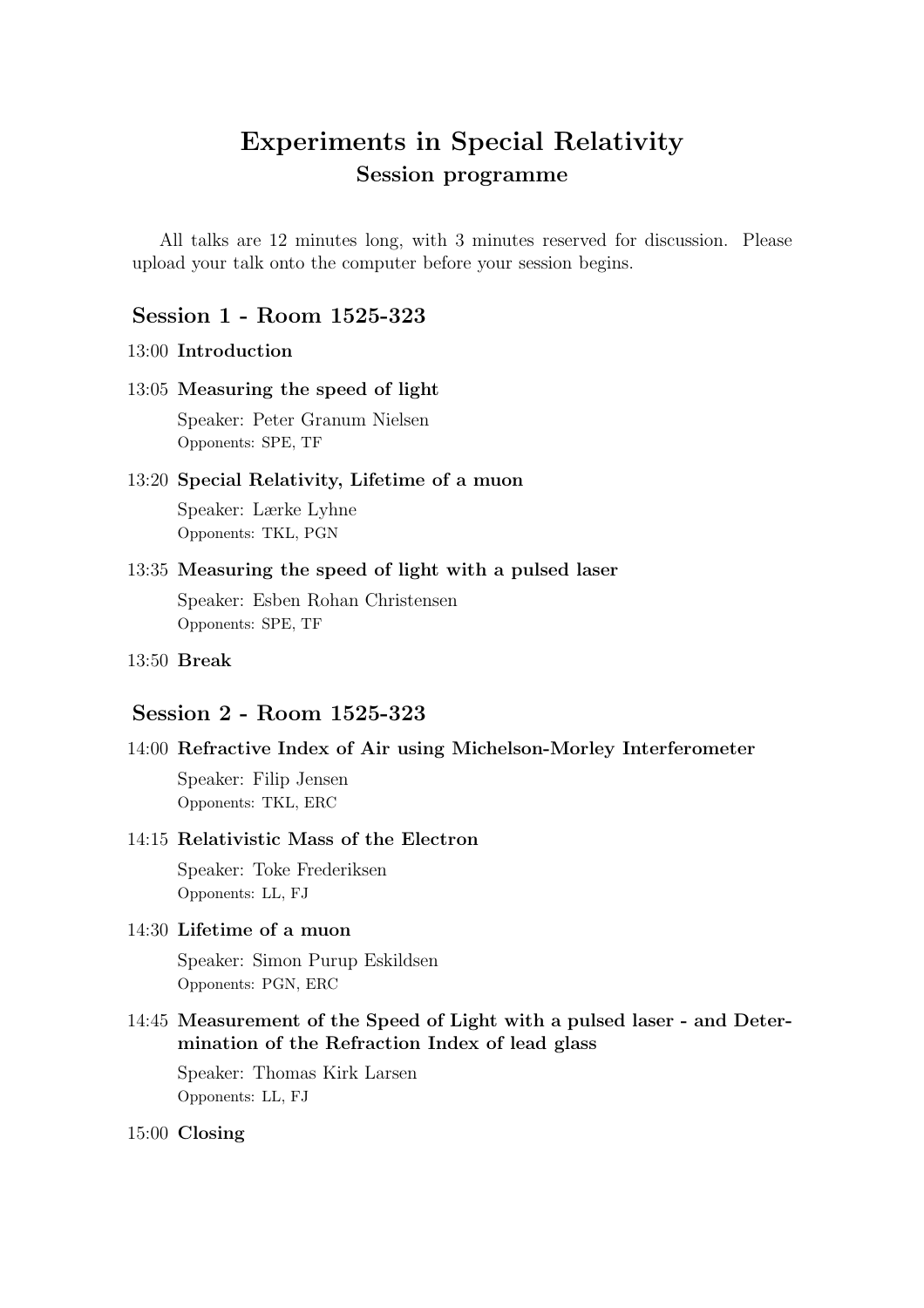# Talk abstracts

### Measuring the speed of light

Peter Granum Nielsen

In this project I have found a value for the speed of light using a laser and a series of lenses and mirrors. One of the mirrors is rotating, which is the key element in the experiment. By measuring the frequency f the rotating mirror and the displacement of the light dot, the speed of light can be calculated. My value for the speed of light is  $c = 1.53 \times 10^8 \pm 2.92 \times 10^5$  m/s. This is almost exactly equal to 1/2 the real value of c, but I cannot see that I have made any mistake. It could be a coincidence.

#### Special Relativity, Lifetime of a muon

Lærke Lyhne

In this experiment the decay of muons from cosmic rays has been observed for a few days. From the collected data the average lifetime has been calculated. Unfortunately the result had a deviation on 82.3% compared to the theoretically value. The result might be more accurate if the experiment ran for a longer time.

### Measuring the speed of light with a pulsed laser

Esben Rohan Christensen

The second Principle of Relativity states that the speed of light is a natural constant independent of the viewer. This project aims to study the profound importance and characteristics of light. The speed of light is found with a simple laser experiment by measuring the change in the light's time of flight as a function of change in distance of the light path. The study finds a value for  $c$  of  $0.303 \pm 0.003$  m/ns =  $(1.01 \pm 0.01)c$ , which agrees with the theoretical value within the uncertainties of the experiment. Furthermore, the refraction index of lead glass is estimated by placing a piece of it of known length inside the light path and measuring the delay from normal. The uncertainties of this experiment are quite large but the result demonstrates the finiteness of light in different mediums. Finally, the laser that has been used in the experiment is analyzed in order to say something about its divergence. A divergence angle, which agrees with would be expected of a laser of this caliber, is found, showcasing the huge divergence of the laser compared to NASA's very well-collimated lasers.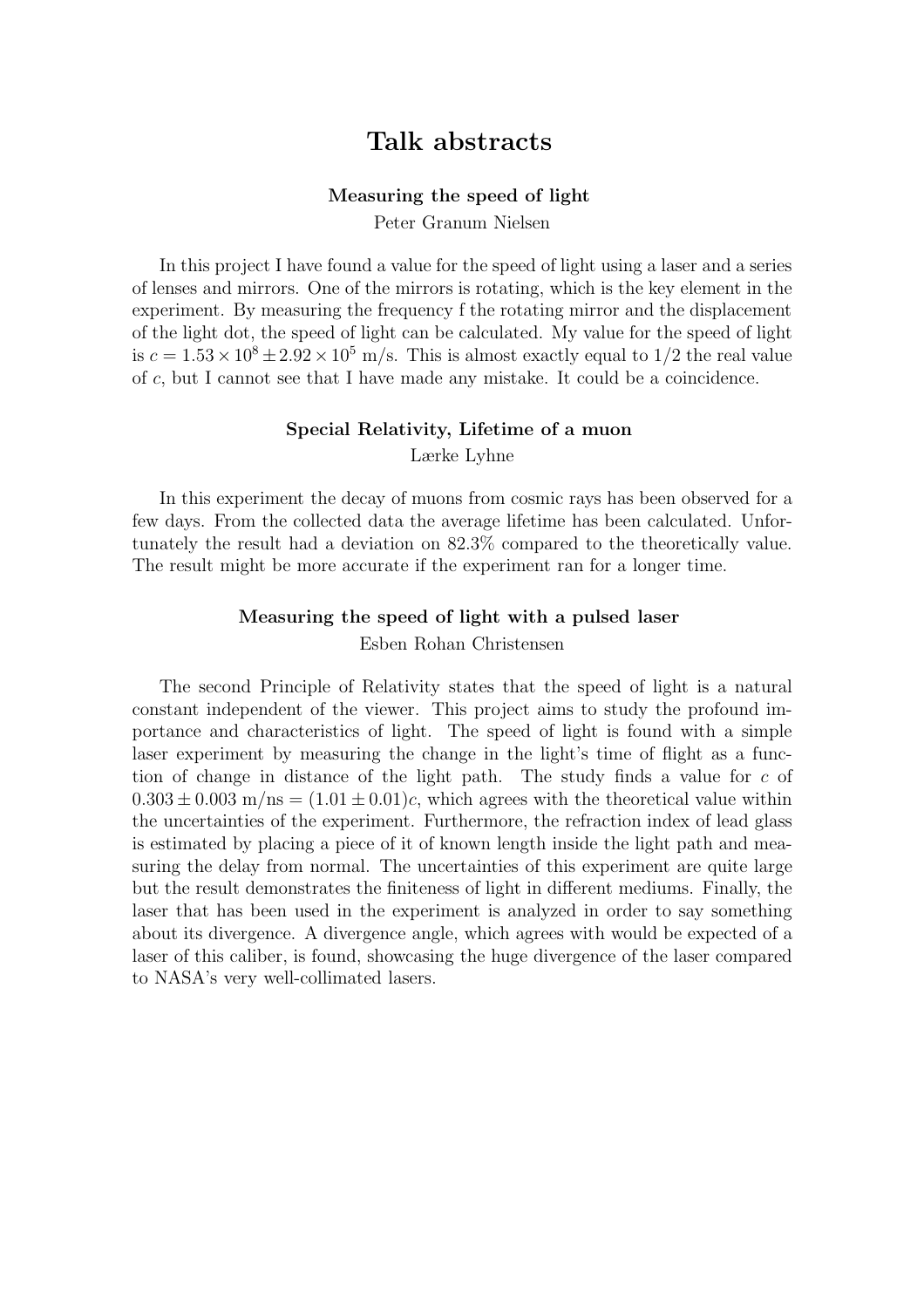# Refractive Index of Air using Michelson-Morley Interferometer Filip Jensen

In this rapport a modified version of the Michelson Morley experiment will be used to measure the refractive index of air with precision as the goal. The result in the rapport is  $1.0002787 \pm 3.9 \times 10^{-6}$  which has a descend precision but also suffers from a couple of unknown factors such as the temperature and composition of the air.

# Relativistic Mass of the Electron Toke Frederiksen

This report aims to find the speed of an electron with a known kinetic energy, and then compare said speed to the classical and relativistic predictions. This is done by letting electrons from the radioactive decay of <sup>207</sup>Bi pass through two aligned scintillators. The time it takes the electron to pass through the two scintillators will be the time of flight of the electron. The distance between the scintillators is known and therefore we can calculate the speed of the electron. Three different speeds are obtained:  $v_1 = (0.54 \pm 0.2)c$ ,  $v_2 = (0.86 \pm 0.3)c$  and  $v_3 = (0.77 \pm 0.5)c$ . These speeds agree with the speeds predicted by the theory of relativity as expected. Except for which probably is because the quality of the data is poor because the experiment were running for a short time. The theory of relativity occurs to be correct. An increase in kinetic energy will therefore lead to an increase in mass rather than speed, when the speed is near that of light.

## Lifetime of a muon

#### Simon Purup Eskildsen

In this report we make an experimental measurement of the average lifetime of a muon at rest. A scintillation counter is used in order to measure the time from when a muon stops till it decays. The measurements ran over the course of 5 days. The lifetime calculated from the data collected deviates from the expected value, but includes it within the uncertainties1.

# Measurement of the Speed of Light with a pulsed laser - and Determination of the Refraction Index of lead glass

### Thomas Kirk Larsen

The report describes an experiment in two parts. The first part of the experiment consists of a measurement of the speed of light with a pulsed laser. This is carried out by detecting variances in travel time for the laser pulses, when the distance between laser and detector is varied. The second part of the experiment consists of a determination of the refraction index of lead glass. This is carried out by detecting variances in travel time for the laser pulses, when lead glass tubes of varying lengths are inserted between laser and detector. By focusing on variances in lengths and travel times, systematic errors due to cord lenghts and other delays in electronics are